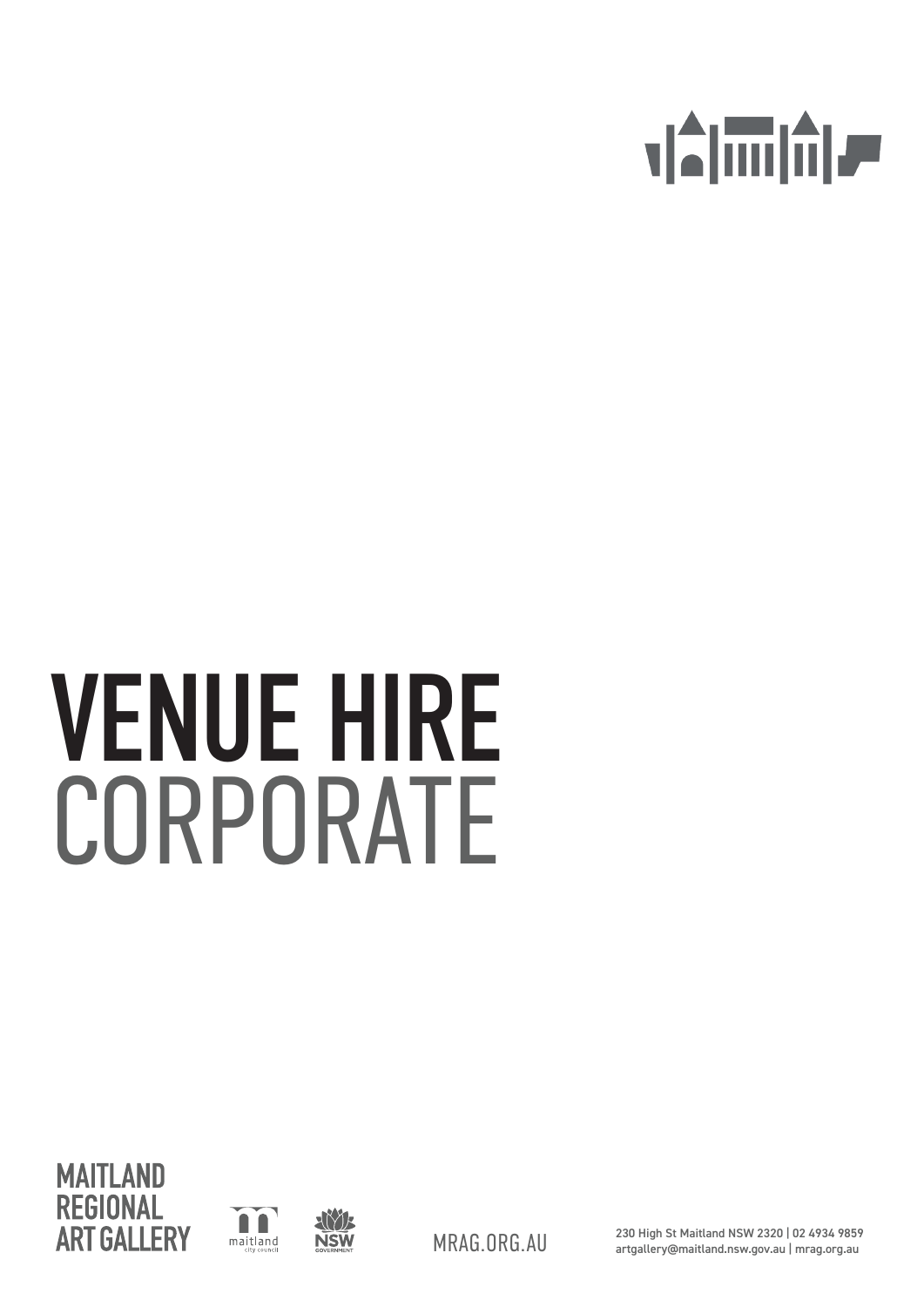## VENUE HIRE **CORPORATE**





Maitland Regional Art Gallery is a dynamic venue for your special event. With impressive heritage and contemporary architecture, exhibitions that change seasonally and on site catering options, the Gallery is the ultimate unique location for a truly memorable event.

## GALLERY SPACES

#### GROUND FLOOR

| Approx. sqm: | 135m2  |
|--------------|--------|
| Theatre:     | $122*$ |
| Banguet:     | 8N*    |
| Cocktail:    | $260*$ |
|              |        |

#### **FIRST FLOOR**

| Approx. sqm: | 137m2  |
|--------------|--------|
| Theatre:     | $168*$ |
| Banguet:     | 8N*    |
| Cocktail:    | $230*$ |
|              |        |

\*Capacity (guide only)

## ABOUT SERVICES & LOCATION

#### EAT & DRINK

Café Seraphine is MRAG's onsite café proprietor and offers a great range of dining and catering options, Café Seraphine can be contacted on 02 4934 7264 or seraphine.mrag@bigpond.com

Please note MRAG is not responsible for any aspect of catering services.

### LOCATION

The Gallery is located in the Maitland CBD at 230 Hight Street. There is plenty of free public parking near the Gallery. Limited parking in also available onsite at the rear of the building. The gallery is also easily accessed via public transport.

#### AUDIOVISUAL

MRAG offers a range of audiovisual equipment which can be included within the gallery hire agreement.

#### GALLERY TOURS

Take advantage of the unique setting of your event by incorporating a closer look at the exhibitions on display with one of our art loving team members. Tour requests must be made at the time of booking to ensure availability.

#### ACCESS

You can access Maitland Regional Art Gallery via the High Street entrance or the Gallery car park off James Street. All public areas of the Gallery, including the shop and café, are accessible via ramps or lifts.

Please note: due to the changing nature of exhibitions the capacity of Gallery spaces does vary as does the intimacy of each space. We strongly encourage you to meet with a member of the MRAG team onsite to ensure the desired space meets your expectations.

Please see floorplan overleaf.